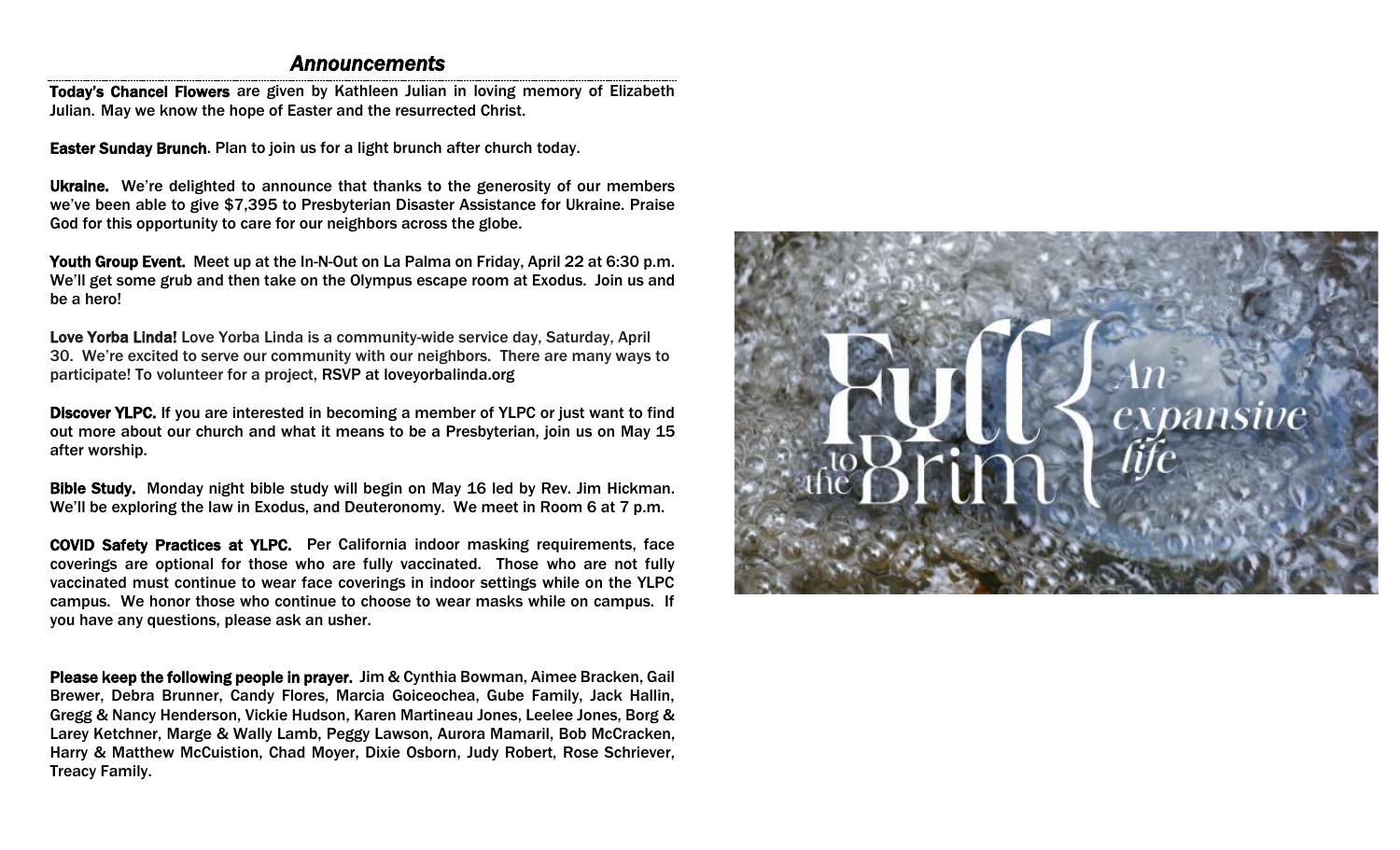

April 17, 2022, Easter Sunday \*Please stand as you are able. *Congregation reads the text in bold italic print*.

### GATHERING IN GOD'S NAME

| <b>WELCOME</b>     |                                                                                                                                                        | Rev. Lynn Stone      | Fri           |
|--------------------|--------------------------------------------------------------------------------------------------------------------------------------------------------|----------------------|---------------|
| <b>PRELUDE</b>     | <b>Crown Him with Many Crowns</b>                                                                                                                      | Arr. Jason Payne     | Tu<br>Sa      |
| <b>INTROIT</b>     | <b>Alleluia! Christ Is Risen</b>                                                                                                                       | J. Holstein/J. Raney | Sa<br>Su      |
| *CALL TO WORSHIP   |                                                                                                                                                        | <b>Kent Arnold</b>   | W             |
| Leader:<br>People: | Today is not like any other day.<br>Today we slow down.<br>Today we take it all in.<br>Today we rest in good news.                                     |                      | W<br><b>W</b> |
| Leader:<br>People: | This day is not like any other day.<br>Today we are singing.<br>Today we are full to the brim.<br>Today joy cannot be contained.                       |                      |               |
| Leader:<br>People: | This day is not like any other day.<br>Today the stone was rolled away.<br>Today the women saw the empty grave.<br>Today we know - death does not win. |                      |               |
| Leader:<br>People: | This day is not like any other day.<br>Alleluia! Amen.                                                                                                 |                      |               |
| *HYMN #232         | <b>Jesus Christ Is Risen Today</b>                                                                                                                     | Lyra Davidica, 1708  |               |

Sundays @ 9:30 a.m. Worship Service Sundays @ 10:30 a.m. Youth Group Wednesdays @ 11:00 a.m. Chair Yoga Thursdays @ 9:30 a.m. TLC Bible Study Thursdays @ 6:30 p.m. Gloria Ringers Thursdays @ 7:30 p.m. Chancel Choir Tuesday, April 19 @ 9:00 a.m. Lights of Los Ranchos Zoom Tuesday, April 19 @ 7:00 p.m. Session Meeting  $F$ iday, April 22 @ 6:30 p.m. Youth Group Escape Room  $T$ uesday, April 26 @ 7:00 p.m. Improv Drum Circle Iturday, April 30  $@$  8:00 a.m. Men's Group on the Patio Saturday, April 30 @ 8:00 a.m. Love Yorba Linda  $\mathsf{index}, \mathsf{May} \mathbf{\mathbf{1}} \circledcirc \mathbf{11}:30 \; \mathsf{a.m.} \qquad \qquad \mathsf{C.E.} \; \mathsf{Committee}$ ednesday, May 4 @ 6:00 p.m. Deacons' Meeting ednesday, May 4 @ 7:00 p.m. Worship Committee

ednesday, May 4 @ 9:00 a.m. Blessed Connections by Zoom

*JoD Apitz, Music Ministry Assistant Jessica Nicholson, Director of Children's Music Janet Keulen Thorson, Director of Music Ministries/Organist Kim Wisnia, Director of Children's Ministries Sarah Adams, Office Manager Rev. Lynn Stone, Pastor*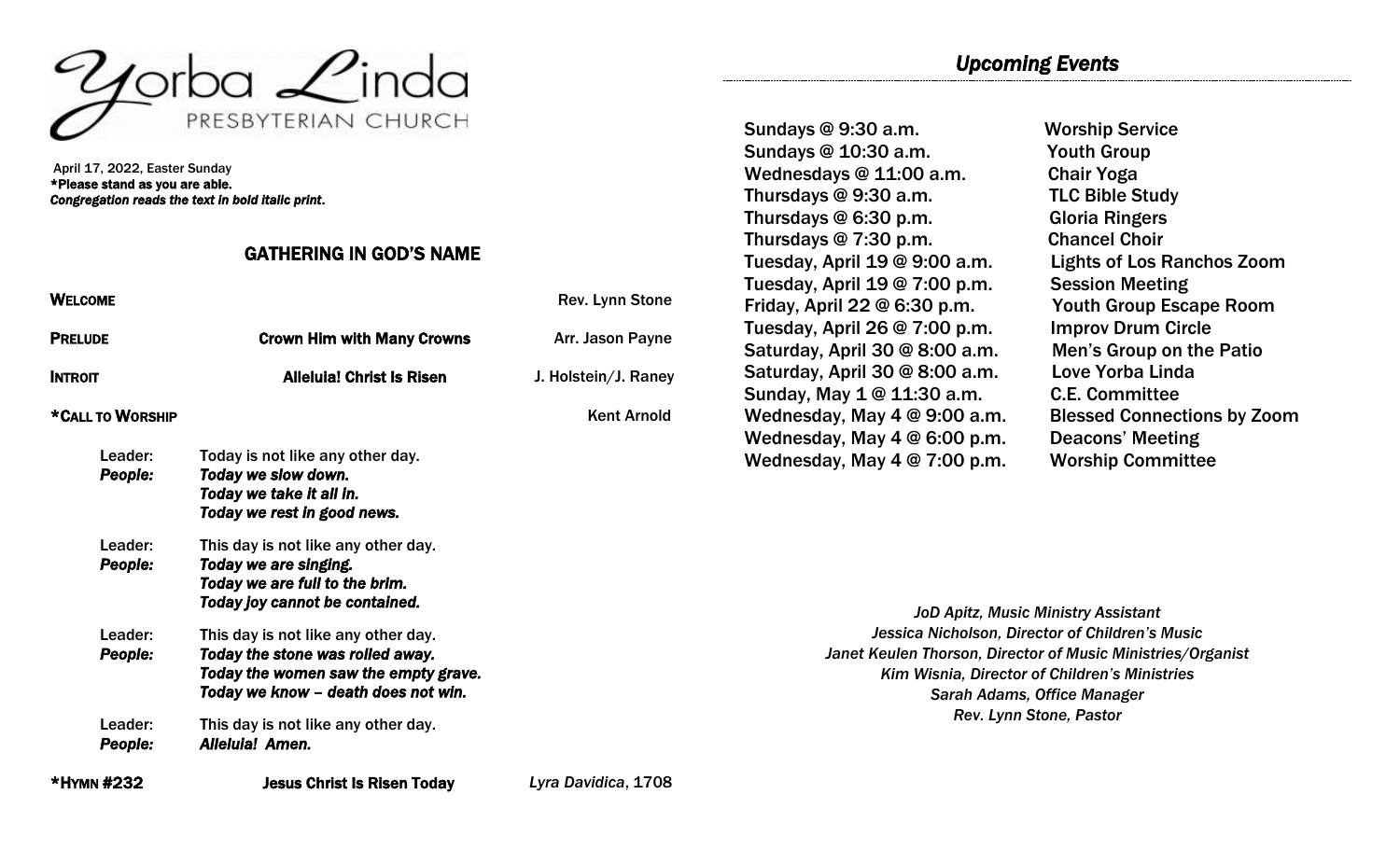| <b>PRESENTATION OF TITHES AND OFFERINGS</b>                                                 |                                                                                                                                                                                                                    |                               | <b>CONFESSING AND RECEIVING FORGIVENESS</b>                                                                                                                                                                                                                                                                                                                                         |  |
|---------------------------------------------------------------------------------------------|--------------------------------------------------------------------------------------------------------------------------------------------------------------------------------------------------------------------|-------------------------------|-------------------------------------------------------------------------------------------------------------------------------------------------------------------------------------------------------------------------------------------------------------------------------------------------------------------------------------------------------------------------------------|--|
| <b>Invitation to the Offering</b>                                                           |                                                                                                                                                                                                                    |                               | <b>CALL TO CONFESSION</b>                                                                                                                                                                                                                                                                                                                                                           |  |
| The Offertory                                                                               | <b>Come, Ye Faithful</b><br>Ian Holmquist, trumpet                                                                                                                                                                 | Arr. Stephen Bulla            | <b>PRAYER OF CONFESSION</b>                                                                                                                                                                                                                                                                                                                                                         |  |
| *The Doxology #643                                                                          |                                                                                                                                                                                                                    | <b>Nun Danket</b>             | God of new life,<br>we are a mixed bag.                                                                                                                                                                                                                                                                                                                                             |  |
| *Prayer of Dedication                                                                       | All praise and thanks to God, who reigns in highest heaven<br>To Father and to Son and Spirit now be given.<br>The one eternal God, whom heaven and earth adore<br>The God who was, and is, and shall be evermore. |                               | We want to be full to the brim with hope and joy,<br>but often we overflow with comparison and doubt.<br>We want to embody the resurrection,<br>but often we'd rather stay the same than begin again.<br>We want to have the courage to be like the women<br>on that Easter morning - to run and speak truth,<br>but often we are weary of courage and uncertain of our own voices. |  |
| *HYMN #246                                                                                  | <b>Christ Is Alive!</b>                                                                                                                                                                                            | B. Wren/Musica Sacra, c. 1778 | Forgive us for all the ways we remain unchanged.                                                                                                                                                                                                                                                                                                                                    |  |
| *BENEDICTION                                                                                |                                                                                                                                                                                                                    |                               | <b>Break into our hearts.</b><br>Overflow here.                                                                                                                                                                                                                                                                                                                                     |  |
| <b>POSTLUDE</b>                                                                             | <b>Thine Is the Glory</b>                                                                                                                                                                                          | Arr. Lani Smith               | With hope we pray, amen.                                                                                                                                                                                                                                                                                                                                                            |  |
|                                                                                             |                                                                                                                                                                                                                    |                               | (We silently confess our sins)                                                                                                                                                                                                                                                                                                                                                      |  |
|                                                                                             |                                                                                                                                                                                                                    |                               | <b>WORDS OF FORGIVENESS</b>                                                                                                                                                                                                                                                                                                                                                         |  |
|                                                                                             |                                                                                                                                                                                                                    |                               | Family of faith,<br>if there is life after death,<br>then you can be certain – there is life after mess.                                                                                                                                                                                                                                                                            |  |
| Liturgy adapted from text written by Sarah Speed   A Sanctified Art LLC   sanctifiedart.org |                                                                                                                                                                                                                    |                               | There is life after mistakes.<br>There is life after doubt.<br>There is new life freely given, and that life is for you.                                                                                                                                                                                                                                                            |  |
|                                                                                             |                                                                                                                                                                                                                    |                               | You are forgiven, loved, and claimed.<br>May we live full to the brim in response.                                                                                                                                                                                                                                                                                                  |  |
| 19301 E. Yorba Linda Blvd. Yorba Linda, CA. 92886 714.777.6822 info@ylpc.org                |                                                                                                                                                                                                                    |                               | Thanks be to God and let it be so!<br>Alleluia! Amen.                                                                                                                                                                                                                                                                                                                               |  |